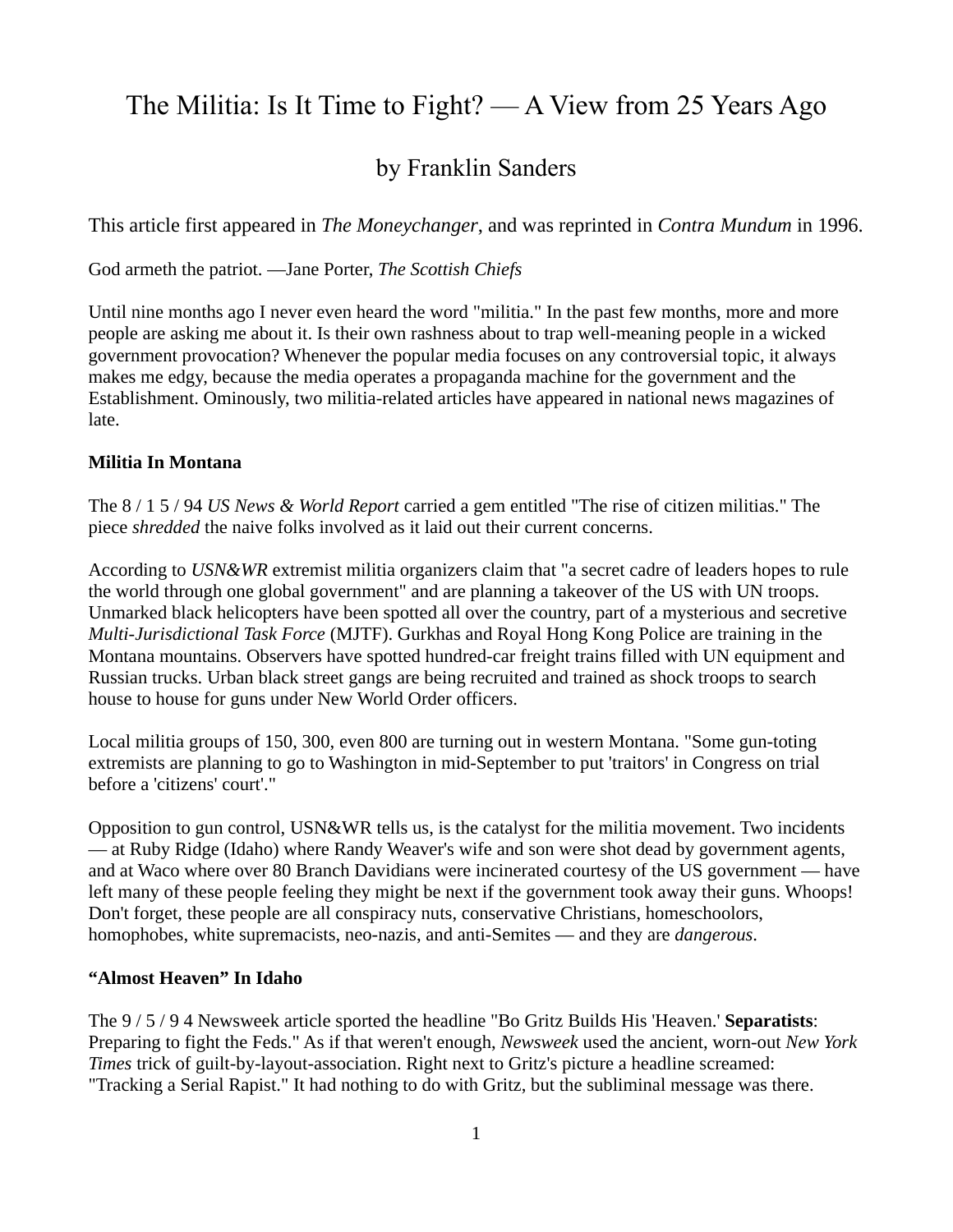Ex-Green Beret Gritz (pronounced "Grites") ran for president in 1992, and has a real knack for supplying quotations tailor-made for the New York propaganda mill. After the campaign, Gritz says, he had a vision: "I observed a pouring out of virtuous people from the metropolitan centers into the hinterlands. I beheld covenant communities standing separate from a tyrannical government .... It was Armageddon. Millions of massed soldiers —both men and women, were slaughtered, but the homeland was spared."

Gritz is building a 200-acre development in central Idaho called "Almost Heaven." The thirty lucky families who buy there, Gritz says, intend to live off the land and are prepared to fight the federal government, if necessary, for "our families, homes, [and] Constitution."

Your five-year old could predict the propaganda in the rest of this article: tax protesters, gun nuts, fundamentalists, and white supremacists. Quoth *Newsweek*:

Tax protesters will also find company. Gritz doesn't file a return .… Some human-rights organizations are also alarmed. The Portland based Coalition for Human Dignity charges Gritz is intent on forming "armed enclaves of white supremacists." Last year he did a series of paramilitary preparedness seminars called SPIKE (Specially Prepared Individuals for Key Events).

## **Resistance**

There are times when armed resistance to tyranny is both lawful and proper, but *Oh, how careful we must be.* Your course must pass the minute scrutiny of theology and prudence. The Scriptures, the history of Christianity, and our own history offer examples.

One of the most stirring and tragic is the history of the Scottish covenanters who refused to accept the rule of a restored Stuart king over the church. Faithful to the National Covenant of 1638 and the freedom of the church, they resisted the Stuart monarchy from the time of Charles 11's restoration in 1660 until the Stuart's overthrow in the Glorious Revolution of 1688.

All covenanters elected to fight, some with arms and some with preaching. Almost all who took up arms were killed. So were most of the preachers.

## **The Theological Basis**

The theological basis for Christian resistance was most thoroughly worked out during the Reformation when Reformed Christians came under government persecution. In Holland, France, Germany, England, Spain, and Italy they faced a choice: conform to what they believed was false religion, or die.

Are you ready to lead a resistance to ungodly government? Have you read Rutherford's *Lex, Rex*? Buchanan's *De Jure Regni Apud Scotos* (Concerning the Rights of the Crown in Scotland)? Have you read Knox's *History of the Reformation in Scotland?* His *First Blast of the Trumpet Against a Monstrous Regiment of Women?* The radical marginal notes to the *Geneva Bible?* The French Huguenot work, *Vindiciae Contra Tyrannos* (Vindications Against Tyrants)? The story of Beza's struggle for the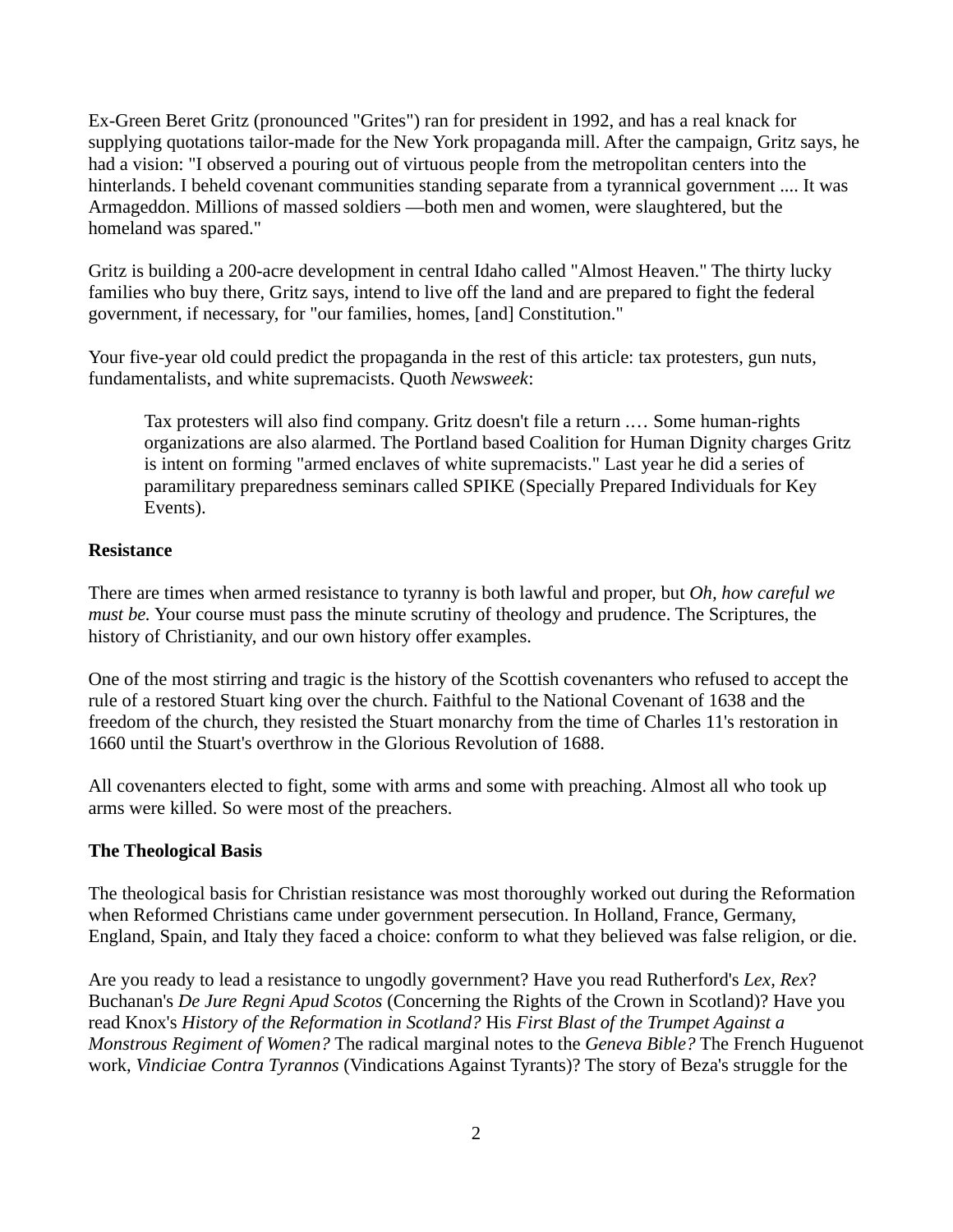church in France? The history of the Dutch War for Independence? Are you ready to see soldiers bury your wives and children alive, while their only defense is to sing Psalms?

Have you even read your *Bible?* Are you ready like David to suffer unjust oppression and risk your life while you deliver a faithful witness? To suffer in jail like Joseph? To be forced to serve your oppressors like Daniel? To suffer imprisonment and ridicule like Jeremiah? Are you ready like Christ to learn obedience through suffering? Or is all the talk of resistance just cheap chinboogey that will instantly evaporate when the heat comes on?

The Biblical basis of resistance to ungodly government is first of all patient, confident trust in God. We are only allowed to disobey those commands which are contrary to the law of God. We are to rebuke wickedness as long as rebuke is possible, whatever the consequences. When rebuke is no longer possible, we are empowered to flee. At the last, the very last, we are authorized to fight, but some lesser magistrate, some duly constituted authority, must lead that resistance, or the door is opened to anarchy. At all these stages we are carefully to weigh to weigh the circumstances with all prudence. Who is with us? Can we win? Is there another less costly way to accomplish the same end?

## **Instant Cures**

What bothers me most about this militia talk is that it proposes the false hope of an instant cure. The notion of taking up arms and setting the rascals straight may appeal to our impatience and emotions, but it would be disaster in our present circumstances.

There is no instant cure for what ails America today. It took American history's most devastating war (the War Between the States) and over 100 years of steady apostasy to get us here, and we won't get back on the right road tomorrow. For over 100 years individual self-government, Biblical morality, and the foundations of Christian government have been undermined. The social, cultural, theological, and intellectual capital accumulated through hundreds of years has been annihilated, not just in society at large but in the hearts and minds and behavior of the American people.

Even if, God forbid, you could erase every wicked judge and legislator and bureaucrat tomorrow, from where would the Christian men come to lead the country? Who has taught them how to govern? What do they know of obedience to godly authority? The answer is a dead silence, or worse yet, the spectacle of 50,000 men in a stadium chanting "Jesus, Jesus, Jesus" in affirmation of their manhood. Christian people are not now fit to take over government. It took a long time to destroy the foundation. It will take a long time to rebuild it. Maybe we won't see that in my lifetime, or my children's.

## **Fighting**

That you don't fight with guns doesn't mean that you don't fight. The Biblical principle, however, is that you must first prove yourself faithful in little things, before you are entrusted with great things. Americans, and particularly American Christians, have yet to prove themselves faithful even in the little things. *Si monumentum quaeris, circumspice*. If you are looking for a monument, look around you.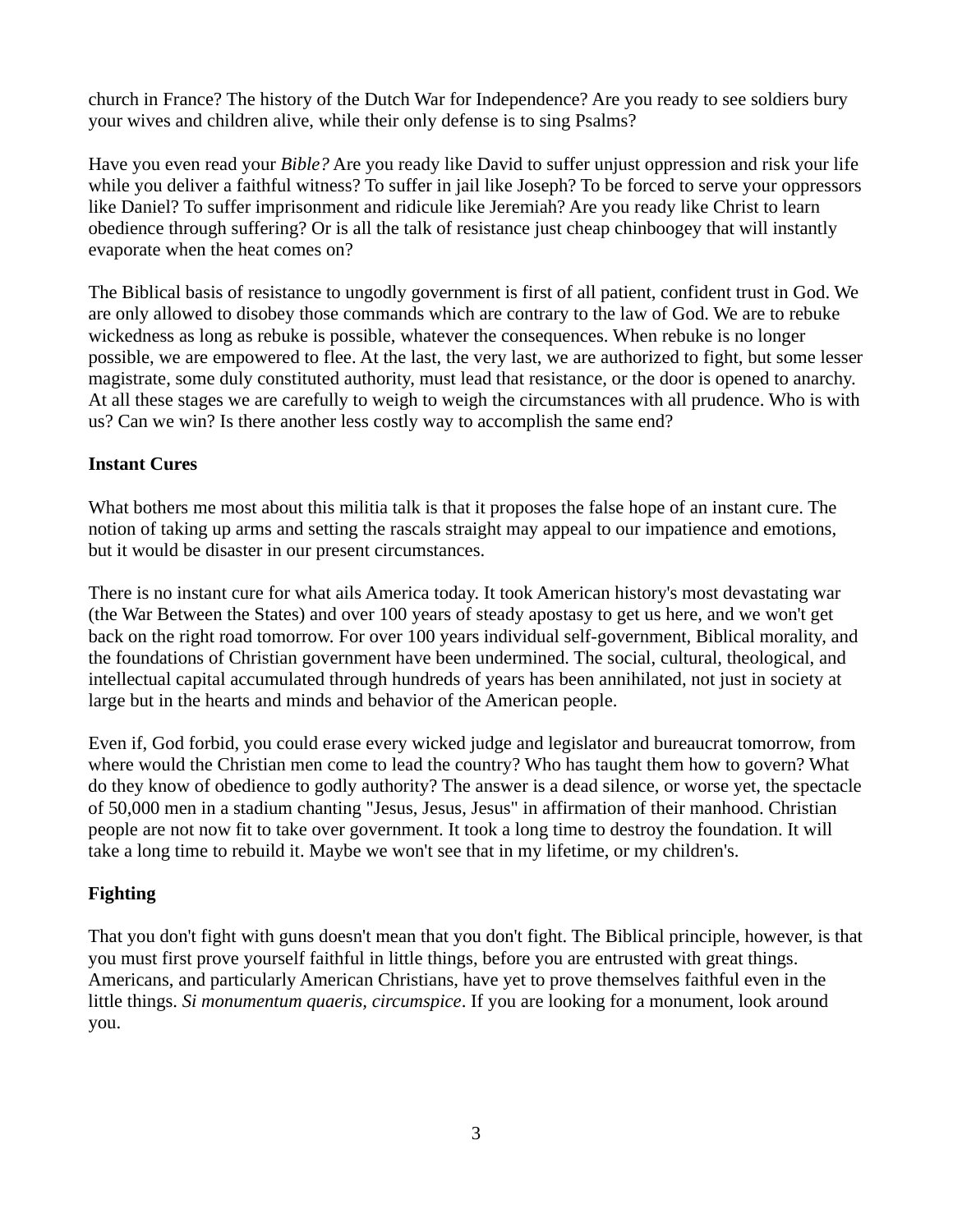#### **In The Wilderness**

When they arrived at Canaan's border, the Hebrews who had come out of Egypt were still slaves in their hearts and minds. They were all hot to fight the Canaanites until they saw them, and then they could only see giants. Once they got a glimpse, they all wanted to hot-foot it back to Egypt to talk to Pharaoh about cutting a new deal. God sent them back into the wilderness to mature, and a whole generation had to die before the Hebrews were ready to take the Promised Land.

#### **Gradualism**

Gradualism, it seems, is God's way. The gospel works like leaven — the tiny lump that eventually leavens the whole loaf. The Kingdom of Christ begins as a tiny mustard seed before it finally grows into a tree large enough to shelter the birds of the air.

God told Israel that he would leave the Canaanites in the land until the Hebrews had conquered them all, lest the wild beasts overrun it. As bad as the Canaanites were, God left them because a bad government at least offers some *stability,* some semblance of godly order preferable to the anarchy of wild beasts.

Yes, it's true that there are Biblical examples of societies changing suddenly. After the reign of wicked King Ahaz, Hezekiah ascended the throne, and a sudden reformation took place. But notice how it is described: "And Hezekiah rejoiced, and all the people, that *God had prepared the people,* for the thing was done suddenly." (I1 Chronicles 29:36) Even while Ahaz was enthroned, God was preparing hearts for reformation in Judah.

In *Heiland* I dealt with this question of when resistance is lawful. In that novel of the future (written in 1986) a Patriot Revolution in 1993 failed, precisely because the people worshiped false gods: Liberty, the Constitution, Individualism, America, Free Enterprise. These means may be valuable in themselves, but not outside the goal of our submission to God. What was the result of a false revolution? A whole generation had to live in bondage to learn how to govern themselves, to learn to resist in *God's way.*

The battle has been the same holy warfare since the beginning of time. The enemies are the same. The battle is for the rule of Christ, to establish the righteous rule of Immanuel, and to vindicate the justice and goodness of God. The weapons change with the ages. In some ages, at some times, we are called on to fight with the Word of God only; in others the bodily sword as well. (*Heiland*, p. 227)

Resistance to evil is *always* our duty, but those who fail to resist in *God's way* are resisting *him*, and *he will resist them.* Look at the book of Judges or Kings or Chronicles. Evil rulers are a providential punishment from God. He will remove them when men remove the reason for the punishment.

#### **Gun Control: The Final Straw**

Many of these arguments for militias and armed resistance revolve around *gun control.* The federal government has engaged in many forms of tyranny, I am told, but the last straw will be when they come to get our guns. (Nobody ever explains to me why confiscatory taxation was not the last straw. Or *fiat* money and the Federal Reserve monopoly. Or the Wheat Police. Or social security. Or compulsory public education. Or any one of a number of foreign military interventions. Or the United Nations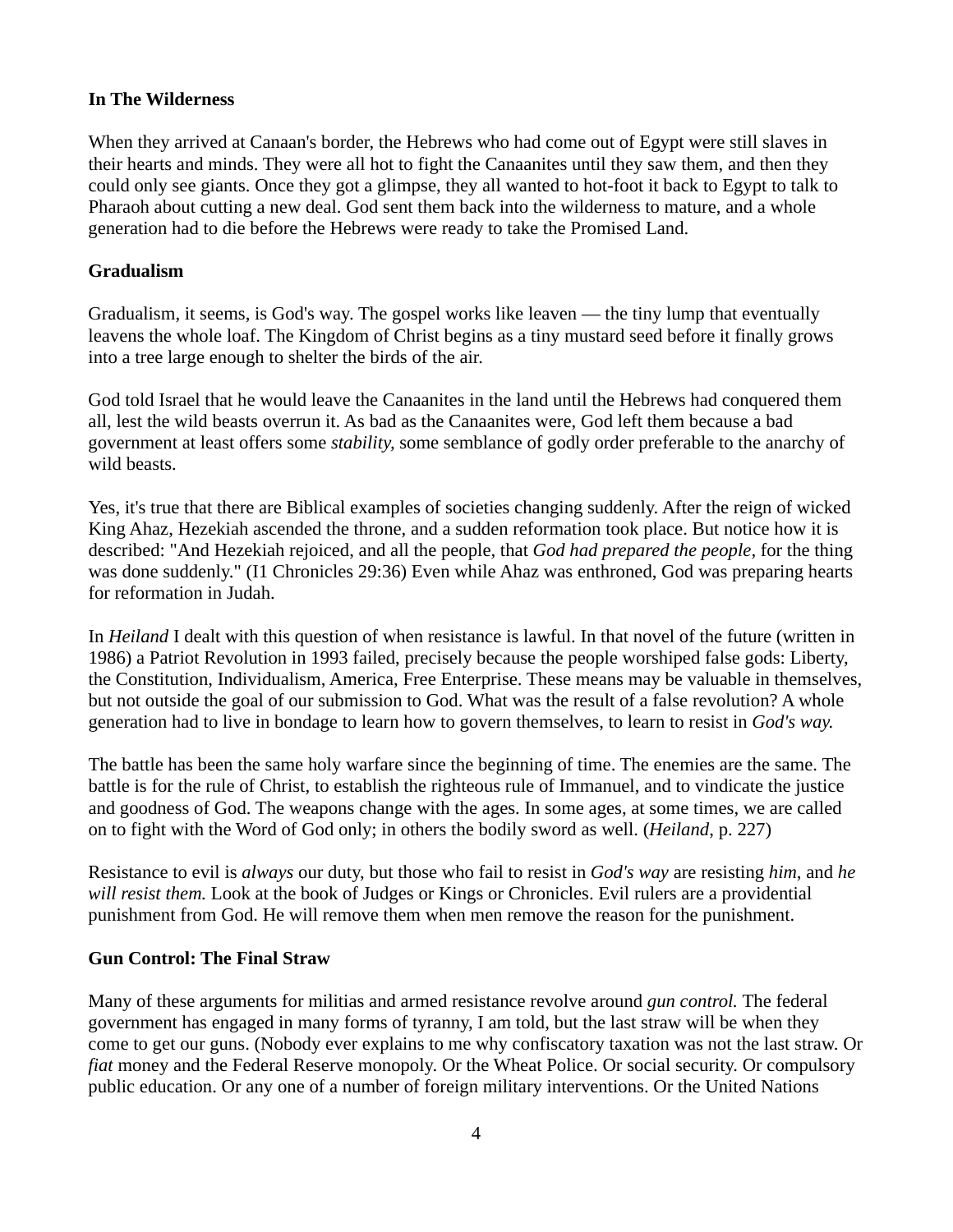Participation Act. Or exalting perversion to an "alternative life-style." Or abortion on demand. They weren't ready to shoot their way out of those, but gun control is ... *different*.)

Certainly, tyranny's purpose in gun control is to disarm its victims in advance. This is not new. Remember when Israel had no smiths, but the Philistines did (I Samuel 13:19)? They kept the Israelites from developing iron weapons, until David finally broke the Philistine's stranglehold and turned the Philistines into the vassals of Israel. (Even with spear and sword control the Israelites occasionally kicked the Philistines silly. Samson even killed a thousand with the Clintons' favorite weapon.) Is gun control the worst thing that can happen? What about other countries under gun control? Is the only alternative to shoot now and hand out questionnaires later?

As bad as gun control is, it's not the end of the world. Think about strict gun control societies like the former USSR. After more than 70 years of the world's strictest gun control, the communists still couldn't hang onto power. Without any guns to fight the mighty Soviet army, the Baltic peoples still revolted and broke away, and not by shooting up government offices. When the Berlin Wall fell, there were no pitched gun battles.

But *England* is another society with strict gun control. Until recently the British police didn't even carry pistols. Still, the English have proven themselves one of the most bloodthirsty nations on earth, and shown beyond gainsaying in countless wars that they know how to fight. In spite of the gun control, there is still order and stability there. English socialism may oppress many, but there are no death camps as there were in the USSR and there surely would be here under a homegrown American totalitarianism. (The camps, rumor says, are already built in old military facilities, and I don't doubt that's true.)

Why do some gun controllers bloodily oppress and some do not? The residual influence of the gospel. In America, even after the devastating War Between the States there were never roving bands of armed bandits, unless you include the limited activity of the Klan. And more often than not, gun control just doesn't work. In Israel, the Jews have all the guns, but since the Intifada the Arabs have control.

So what is the answer? The only answer to every need of sinful humanity: the gospel. The hearts of America must be changed, and the nation brought to obedience to God. All other changes, including gun-toting militias, are merely cosmetic.

#### **Agents Provocateurs**

Sophisticated totalitarian governments always use agents provocateurs to smoke out resisters. They send undercover agents into resistance groups to provoke them to violence, so that they can use that violence as "proof' of the need for greater tyranny.

Make no mistake: our American totalitarians are very sophisticated in controlling the public. I once heard something in an Establishment hanger-on's speech that I never forgot: *It is easier to exert influence than to exercise control.* This is the credo for today's totalitarians who abhor the crude, heavy-handed methods of Milner or Rhodes, Stalin or Hitler.

This is identical to an earlier strategy used by Colbert, the notorious minister to Louis XIV, in a discussion about taxation. Someone protested that perhaps he wanted to raise some tax too high, and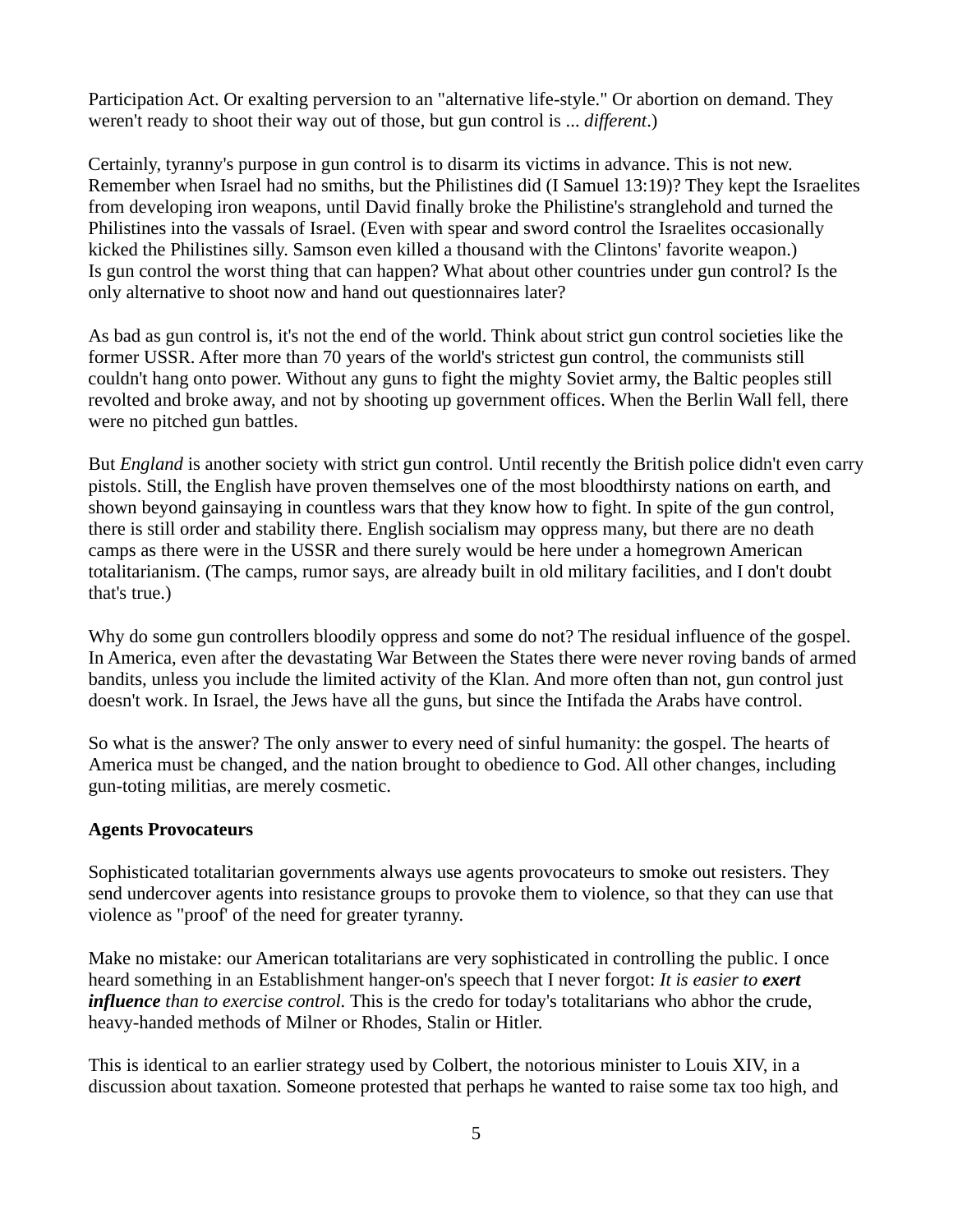had over-estimated the submissiveness of the French people. Colbert replied coolly, "The art of taxation is like plucking a goose. You want to collect as many feathers as possible with the least amount of squawking."

A Big Crisis which galvanizes the public against the government is the very last thing the Insiders want. If a crisis emerges, the Insiders will have precipitated it themselves, so that they can impose their already-prepared "solution."

I have watched our government handle protest movements. Prosecute the *leaders*, and the *sheep* are scattered. They know too well that if a resistance is left to grow, at some point it becomes too numerous for them to prosecute. Better than crudely rounding everybody up and shooting them, *terrorize* them by destroying their leaders through the normal process by which they destroy all their enemies: *through the courts.* That destroys job, career, subsistence, family, marriage, liberty and eventually, the man. Those who look on miss not the message. It is easier to exert influence than to exercise control. The iron hand must remain in the velvet glove, never crude enough to arouse a general opposition.

#### **The Latest Provocation**

Now lately Indiana attorney Linda Thompson has appeared on the scene. She put together a video which launched some theories about government oppression at Waco. All well and good, but now she has appointed herself "acting Adjutant General, Unorganized Militia of the United States." Her alert says, All militia units will convene at 8:00 A.M., Monday, September 19, 1994 in Washington D.C., armed and in uniform [sic] to deliver the Declaration of Independence [of 19941 to the Whitehouse [sic] and to enforce the ultimatum. The militia will arrest Congressmen who have failed to uphold their oaths of office, who then will be tried for Treason by Citizens' Courts."

If you are sufficiently moronic to obey this call, you will deserve what you get, namely, a long vacation in Leavenworth. Worse yet, *everybody else* will get what you deserve, for the press and the government will have a high old time turning this militia exercise into 24-karat proof that they *must* disarm the American public. And the credulous public will believe them, because they will have seen news clips of you gun-toting nuts trying to arrest congressmen, right before you are all shot rat-dead by the Capital Police SWAT team. The Feds would love nothing better. The people who issue these calls, and those who answer them, are playing right into the tyrants' hands. Whether they act as idiots, or as agents provocateurs, who can say?

I may not always be certain what the best positive approach is in a particular situation, but the longer I keep thinking about guillotines, gulags, and other tools of official terrorism, the more I know that armed resistance is not now the way to go. We can easily predict how the government will respond. Are we ready for that? Is that what we want?

#### **Consider The Possibilities**

For a moment forget all the theological principles, and just consider things from a prudential standpoint. At this moment, you cannot win with armed opposition. Maybe after 30 more years of government intrusion and oppression — after Christians with a well developed view of selfgovernment have helped society understand, and through writing and speaking and preaching have gradually built up a community willing and able to stand against tyrants — maybe then we will be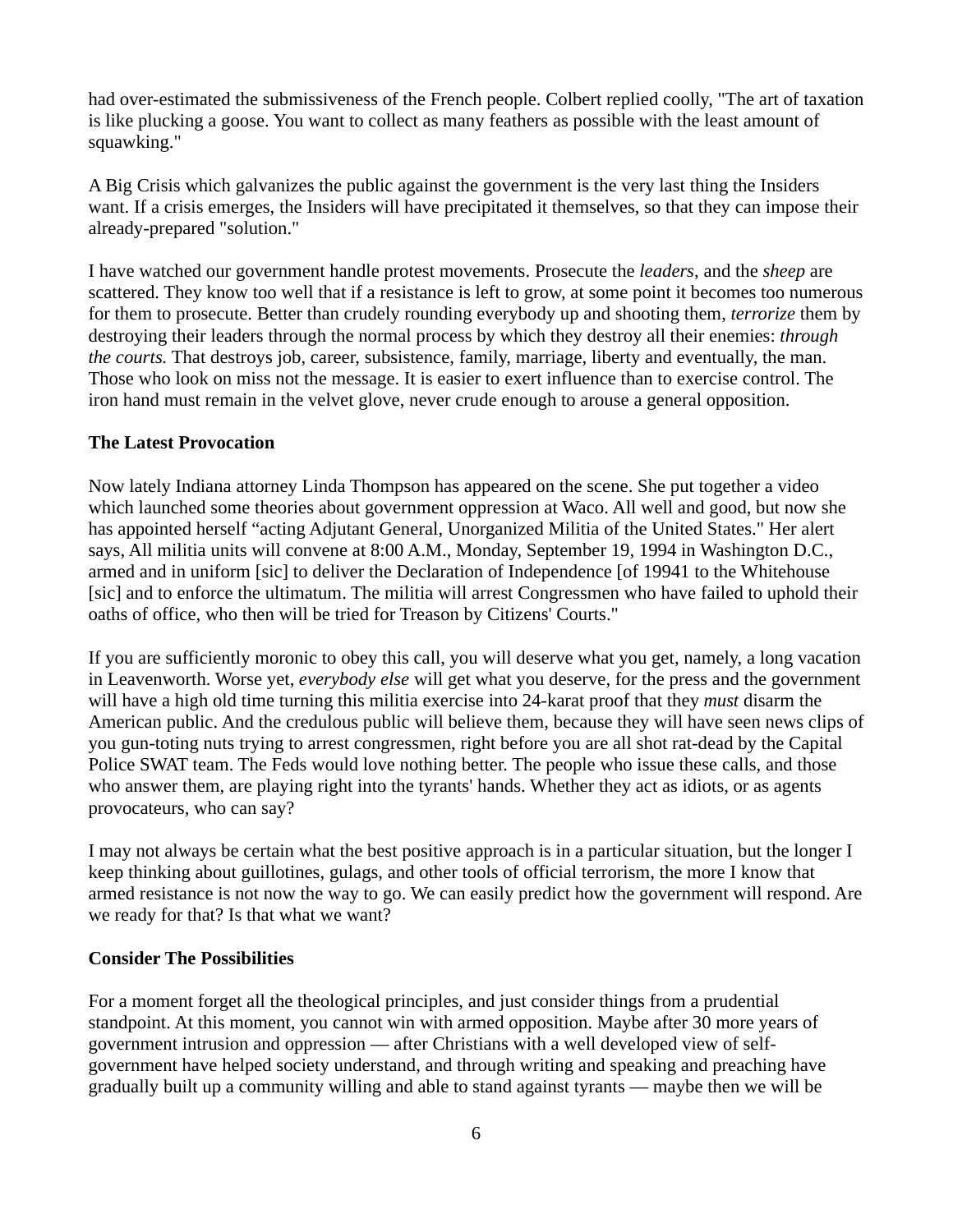ready. But by then we won't need armed resistance, because there will be enough people on our side to VOTE them out. In any event, we are not there yet.

## **The Enemy Within**

But there is a worse danger. Where will these ungrounded "patriots" end, if they take power? With a reign of terror and Robespierre. That is the exactly the point of the movie *Cromwell*. At the end, faced with a recalcitrant parliament, Cromwell contemptuously throws the parliamentary mace on the floor. His former comrade in arms Pym remarks, "We have killed kings for that." Cromwell, from their own midst — the midst of their own *militia* — has become as the king they killed, and no doubt with the best of intentions. I fear those rash, thin-veneered Christian "patriots" would only replace one tyranny with another *and worse,* because they have no biblical foundation.

## **What Is The Foundation?**

Precisely this Biblical foundation distinguishes the French from the American revolution, and explains their vastly different outcomes. The Biblical mindset and social consensus, the framework of a Biblical Christian approach to government, arose from hundreds of years of English and American experience – and hundreds of years of hammering out the relation of church and state. Although not all the American founders were specifically Christians, not one had the notion that they should separate government from Christianity, but rather the American federal state from an established national church. That Christian understanding of law and government was the foundation of the American experience, just the opposite of the French Revolution. *Necessarily,* one ended with a constitution and Washington, the other with a reign of tenor and Napoleon.

## **The American View Today**

And how do Americans view the law today? We have a Reign of Terror view of law, a majoritarian view. Whoever can muster 51% in the streets has the power *and the right* to put the heads of the other 49% on pikes and parade them down the street!

America no longer enjoys a Christian consensus, but without it we cannot begin to rebuild. Yes, it will take years. Yes, many may die, many go to jail, churches will be closed, the innocent will suffer. I know that and am sorry to see it, but it won't be the first time it has happened, or the first time God has used the blood of the martyrs as the seed of the church to overthrow tyrants.

Remember how gradually these things work themselves out. Consider the English Puritans. They started as a tiny few at the end of Elizabeth I's reign. As a small, persecuted minority they kept on warning the rest of England: If they take away our religious liberties, they can and will take away your civil liberties. The more the government jailed and persecuted Puritans, cut off their ears and branded their foreheads, the more they pushed a Biblical foundation of law. The more the tyranny increased, the more the public sympathized and then began to agree. Eventually it came to civil war. It took some 80 years to lay that foundation, and that was only built on an additional foundation of 1500 years of Christian experience. It took another 100 years to lay the foundation of the American revolution.

Yes, there are Biblical examples where a reformation change occurs *suddenly,* e.g. Hezekiah. What we're not seeing, though, are God's quiet 7,000 — those people who "don't pay attention to anything the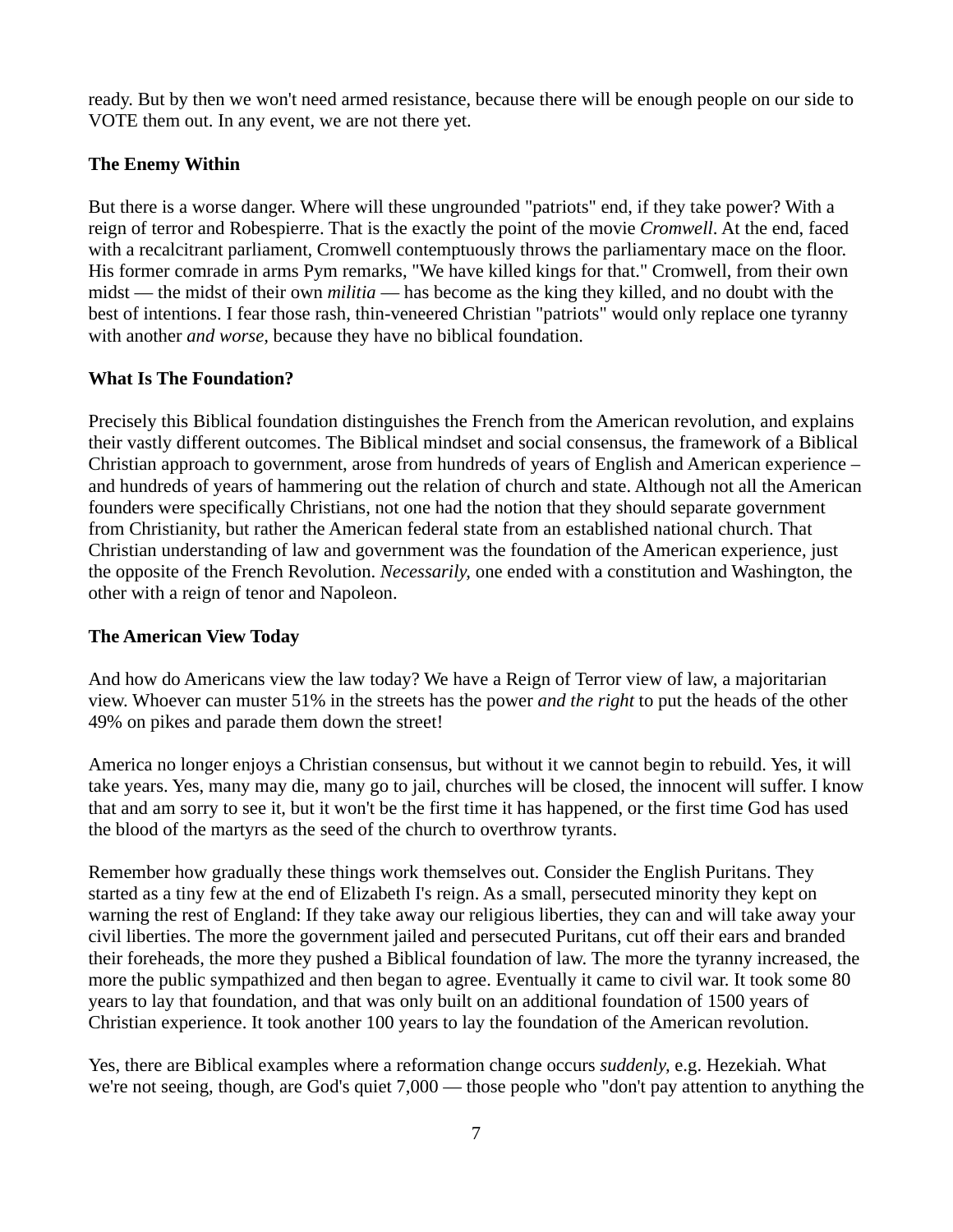courts say" (as the Federal prosecutor accused us in our trial) — those who keep right on faithfully building the Kingdom of Christ every day. If we act like they're not there and just start blasting, we set back the whole kingdom of God.

## **Biblical Examples**

There may not be any immediate emotional satisfaction in maintaining we have to be patient and build gradually, but that is God's way and we have no choice but to obey and to like it. Consider the Biblical examples.

*Elijah.* There are plenty of people today whining around with Elijah complexes: "I'm the only one left, nobody else cares, so I'm the court of last resort and I'm getting the guns."

Nothing could be further from the truth, and nothing good ever comes from that sort of thinking. It assumes God is not in control. Whenever we act because "God's not doing anything," we assume we care more than God does, and we're going to get into trouble.

What did God tell Elijah? *I've got 7,000 people you know nothing about who have never bowed the knee to Baal.* More than that, he told him to anoint Elisha his successor, Hazael king of Syria and Jehu king of Israel. He said, whoever Hazel doesn't kill, Jehu will kill, and whoever Jehu doesn't kill, Elisha will kill. The church begins the work of judgment, the civil magistrate continues it, and the church finishes it. Elijah, though, never saw that end. He just anointed.

*Consider also Moses.* Tired of waiting for God to act, he started his own militia, so to speak. He went out and began killing Egyptians. To temper his fury by obedience, God sent him out into the wilderness for 40 years.

*Look at Abimelech*, Gideon's illegitimate son (Judges 9). He went and asked the men of Shechem if they were looking for someone to take charge and run the militia. All the productive people said, We're too busy, so the basest man they could find did it and he was GLAD to rule. The result was tyranny and disaster.

#### **If The Foundations Be Destroyed**

It annoys me to hear how often Christians misinterpret Psalm 11. They quote its despairing plea – *If the foundations be destroyed, what can the righteous do?* — as if it were the hopeless cry of the Psalmist.

Read it again. David is rebuking the person who asks that. "In the Lord put I my trust," he begins, "How say ye to my soul, flee as a bird to your mountain?" Because I put my trust in the Lord, how can you say to me such nonsense? Look, you, "The Lord is in his holy temple, the Lord's throne is in heaven." Do you think the wicked are going to get away with this? Do you think God has lost control? No, "upon the wicked he shall rain snares, fire and brimstone, and an horrible tempest: this shall be the portion of their cup. For the righteous Lord loveth righteousness."

God holds out to us a mystery. We must act, but only depending on him. "He delighteth not in the strength of the horse: he taketh not pleasure in the legs of a man. The Lord taketh pleasure in them that fear him, in those that hope in his mercy." (Psalm 147)